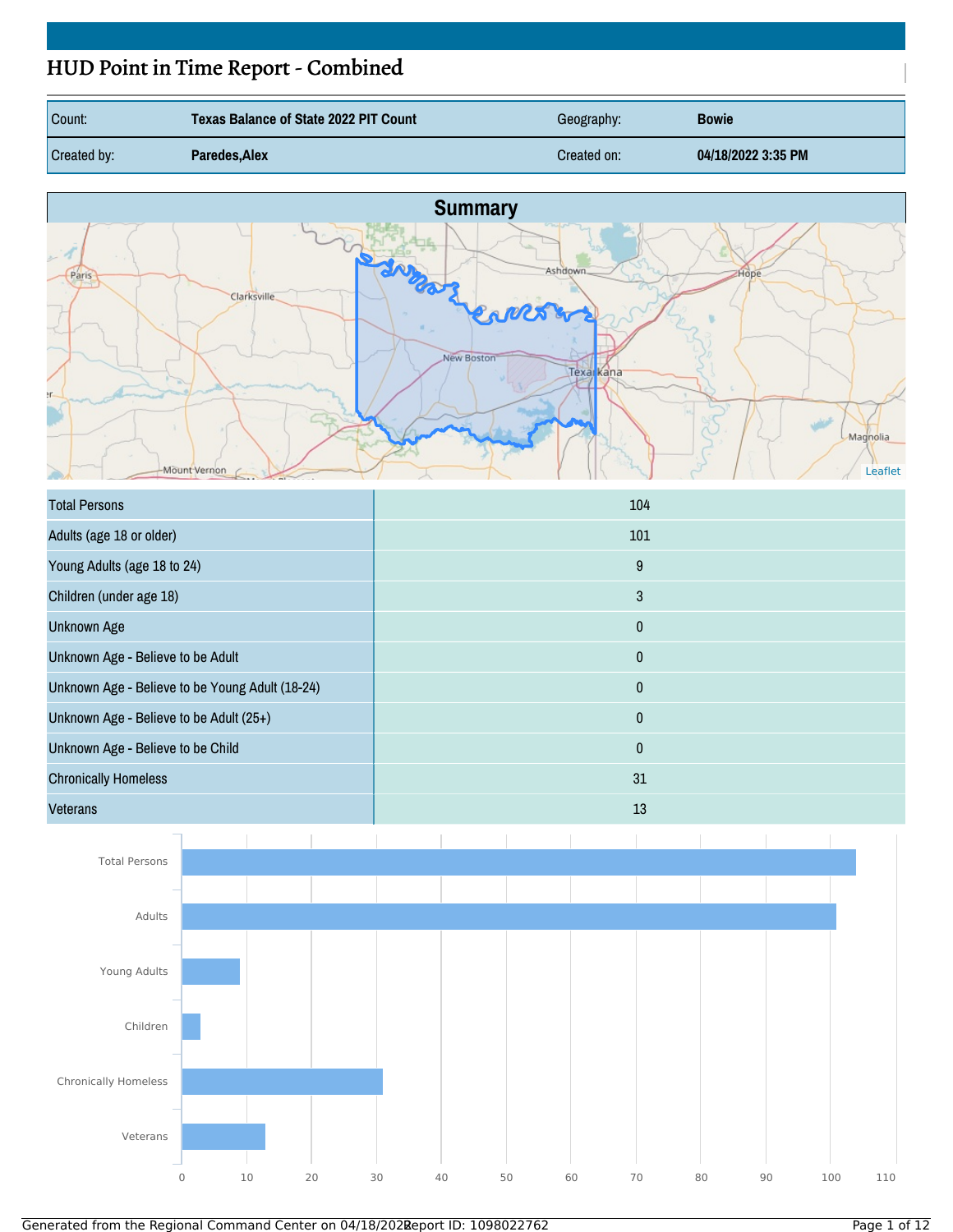| <b>Data Quality Checks</b>               |              |
|------------------------------------------|--------------|
| Persons Missing Age Information          | $\mathbf{0}$ |
| <b>Persons Missing Sleeping Location</b> | $\mathbf{0}$ |
| <b>Persons Missing Gender</b>            | 6            |
| <b>Persons Missing Ethnicity</b>         | 5            |
| <b>Persons Missing Race</b>              | 5            |
| Persons Missing Relation to HoH          | $\mathbf{0}$ |
| Persons with Unknown Household Type      | 0            |

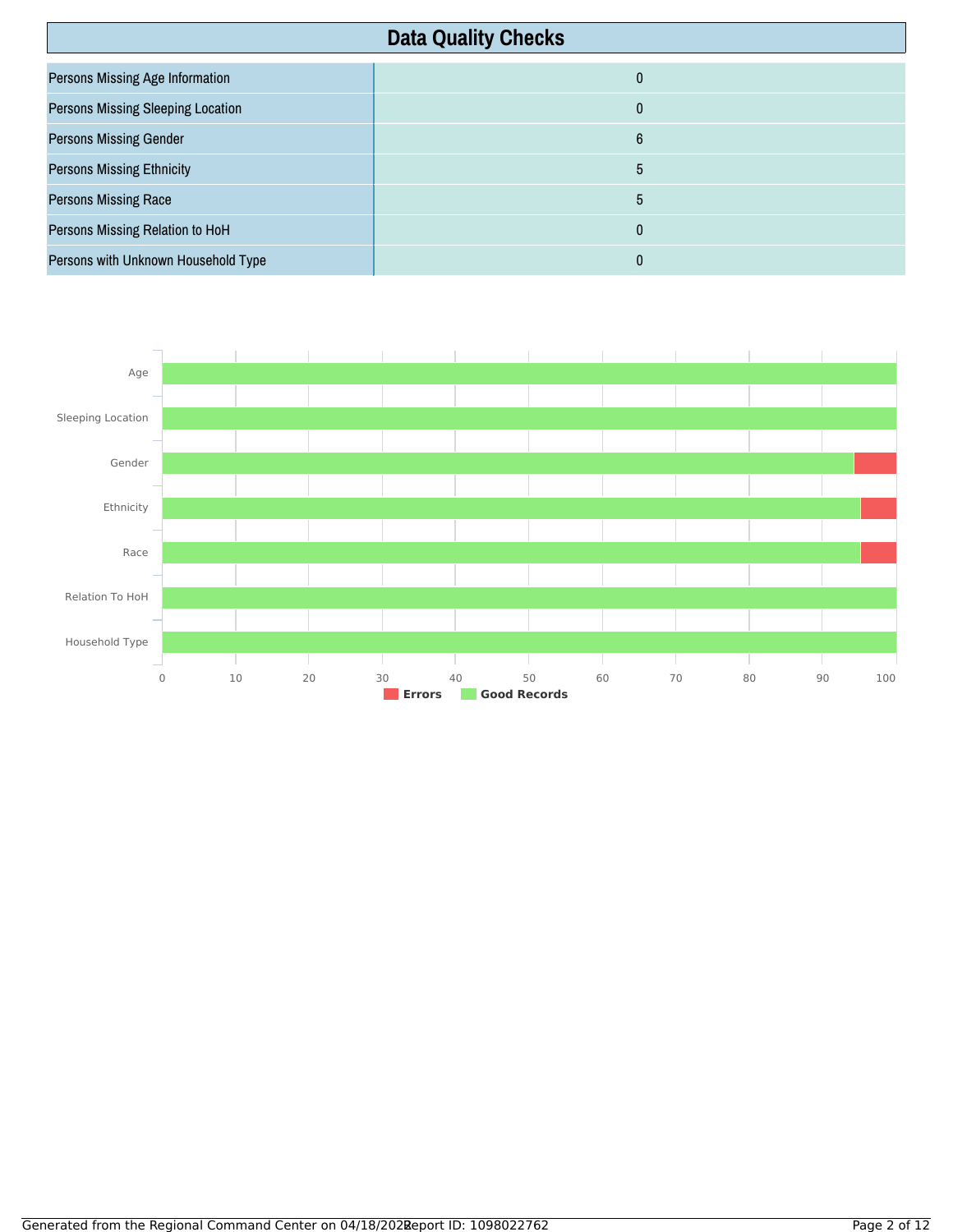# **All Households**

# **Households with at Least one Adult and One Child**

| Household and Person Breakdown                                                                                       |                |
|----------------------------------------------------------------------------------------------------------------------|----------------|
| <b>Total Number of Households</b>                                                                                    | $\sqrt{2}$     |
| <b>Total Number of Persons</b>                                                                                       | $\overline{5}$ |
| Number of Children (under age 18)                                                                                    | 3              |
| Number of Young Adults (age 18 to 24)                                                                                | $\overline{2}$ |
| Number of Adults (age 25 or older)                                                                                   | $\pmb{0}$      |
|                                                                                                                      |                |
| Gender                                                                                                               |                |
| Female                                                                                                               | $\overline{5}$ |
| Male                                                                                                                 | $\mathbf 0$    |
| Transgender                                                                                                          | $\mathbf 0$    |
| A gender other than singularly female or male (e.g.,<br>nonbinary, genderfluid, agender, culturally specific gender) | $\mathbf{0}$   |
| Questioning                                                                                                          | $\pmb{0}$      |
| Ethnicity                                                                                                            |                |
| Non-Hispanic/Non-Latin(a)(o)(x)                                                                                      | $\overline{5}$ |
| Hispanic/Latin(a)(o)(x)                                                                                              | $\mathbf 0$    |
| Race                                                                                                                 |                |
| White                                                                                                                | 4              |
| Black, African American or African                                                                                   | $\mathbf 1$    |
| Asian                                                                                                                | $\pmb{0}$      |
| American Indian, Alaska Native, or Indigenous                                                                        | $\pmb{0}$      |
| Native Hawaiian or Pacific Islander                                                                                  | $\pmb{0}$      |
| <b>Multiple Races</b>                                                                                                | $\pmb{0}$      |
| <b>Chronically Homeless</b>                                                                                          |                |
| <b>Total Number of Households</b>                                                                                    | $\pmb{0}$      |
| <b>Total Number of Persons</b>                                                                                       | $\pmb{0}$      |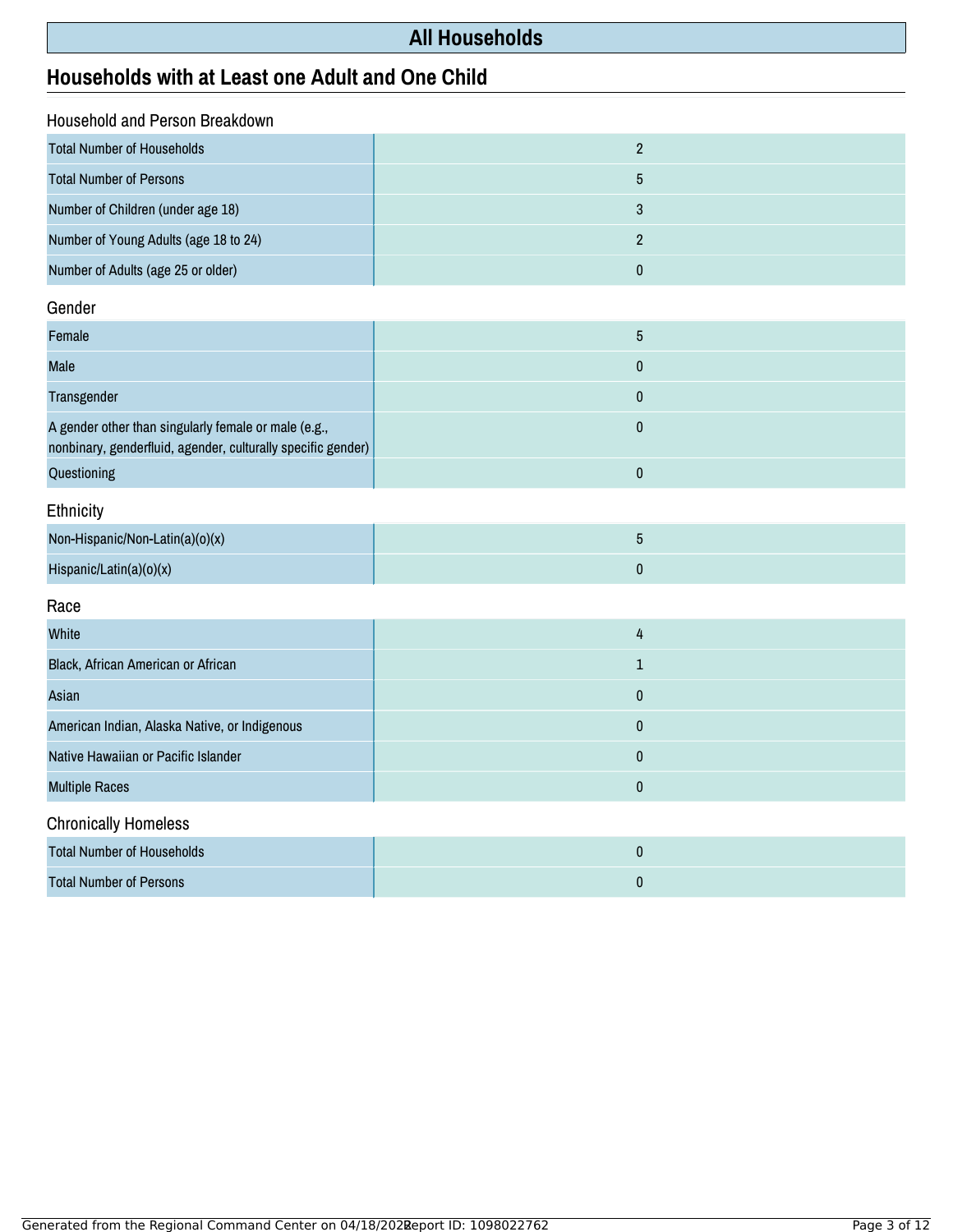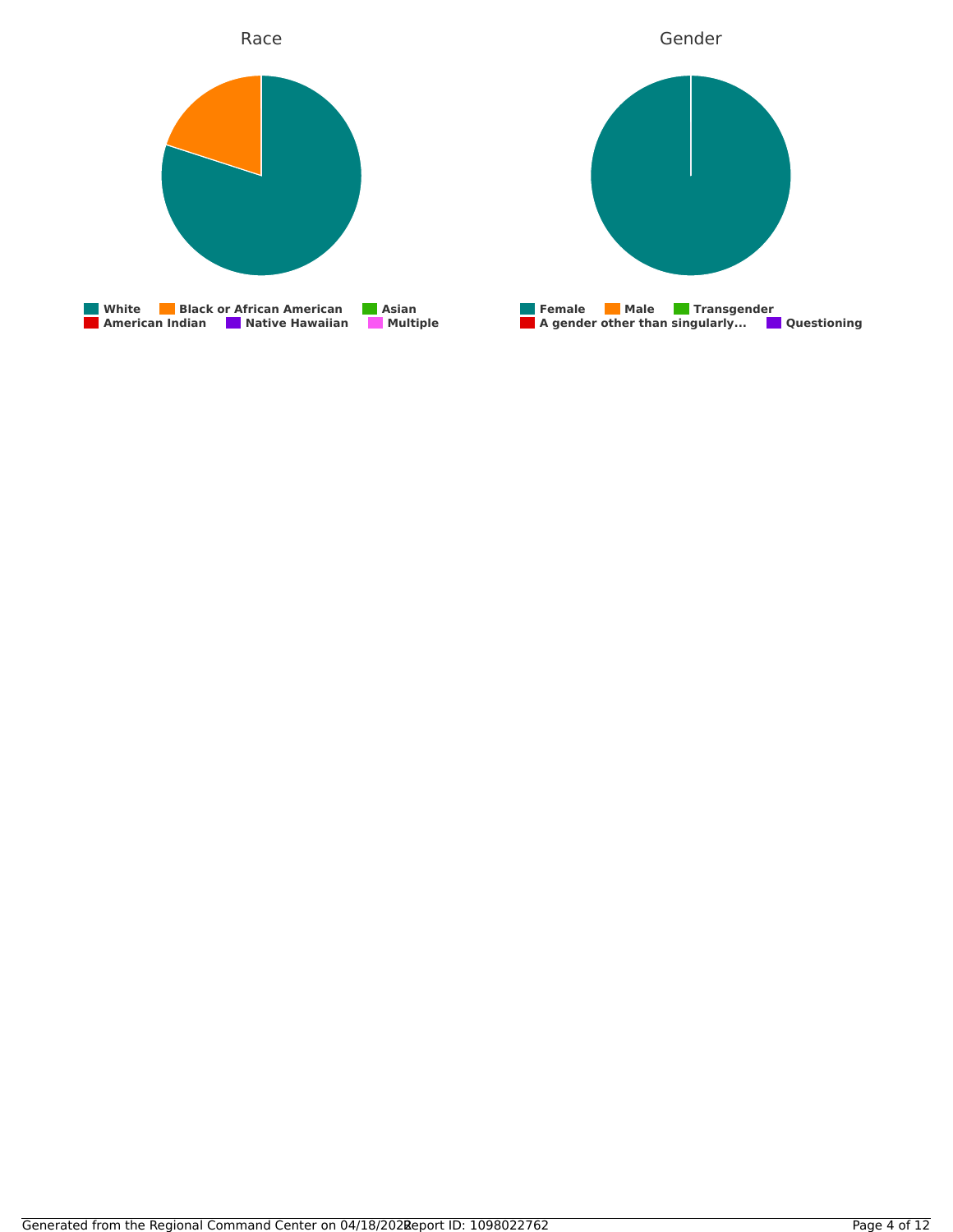## **Households without Children**

| Household and Person Breakdown        |    |
|---------------------------------------|----|
| Total Number of Households            | 98 |
| <b>Total Number of Persons</b>        | 99 |
| Number of Young Adults (age 18 to 24) |    |
| Number of Adults (age 25 or older)    | 92 |

#### Gender

| Female                                                                                                               | 29 |
|----------------------------------------------------------------------------------------------------------------------|----|
| <b>Male</b>                                                                                                          | 64 |
| Transgender                                                                                                          |    |
| A gender other than singularly female or male (e.g.,<br>nonbinary, genderfluid, agender, culturally specific gender) |    |
| Questioning                                                                                                          |    |

## **Ethnicity**

| Non-Hispanic/Non-Latin(a)(o)(x) | 89 |
|---------------------------------|----|
| Hispanic/Latin(a)(o)(x)         |    |

### Race

| White                                         | 61 |
|-----------------------------------------------|----|
| Black, African American or African            | 26 |
| Asian                                         | 0  |
| American Indian, Alaska Native, or Indigenous |    |
| Native Hawaiian or Pacific Islander           | 0  |
| <b>Multiple Races</b>                         | 4  |

## Chronically Homeless

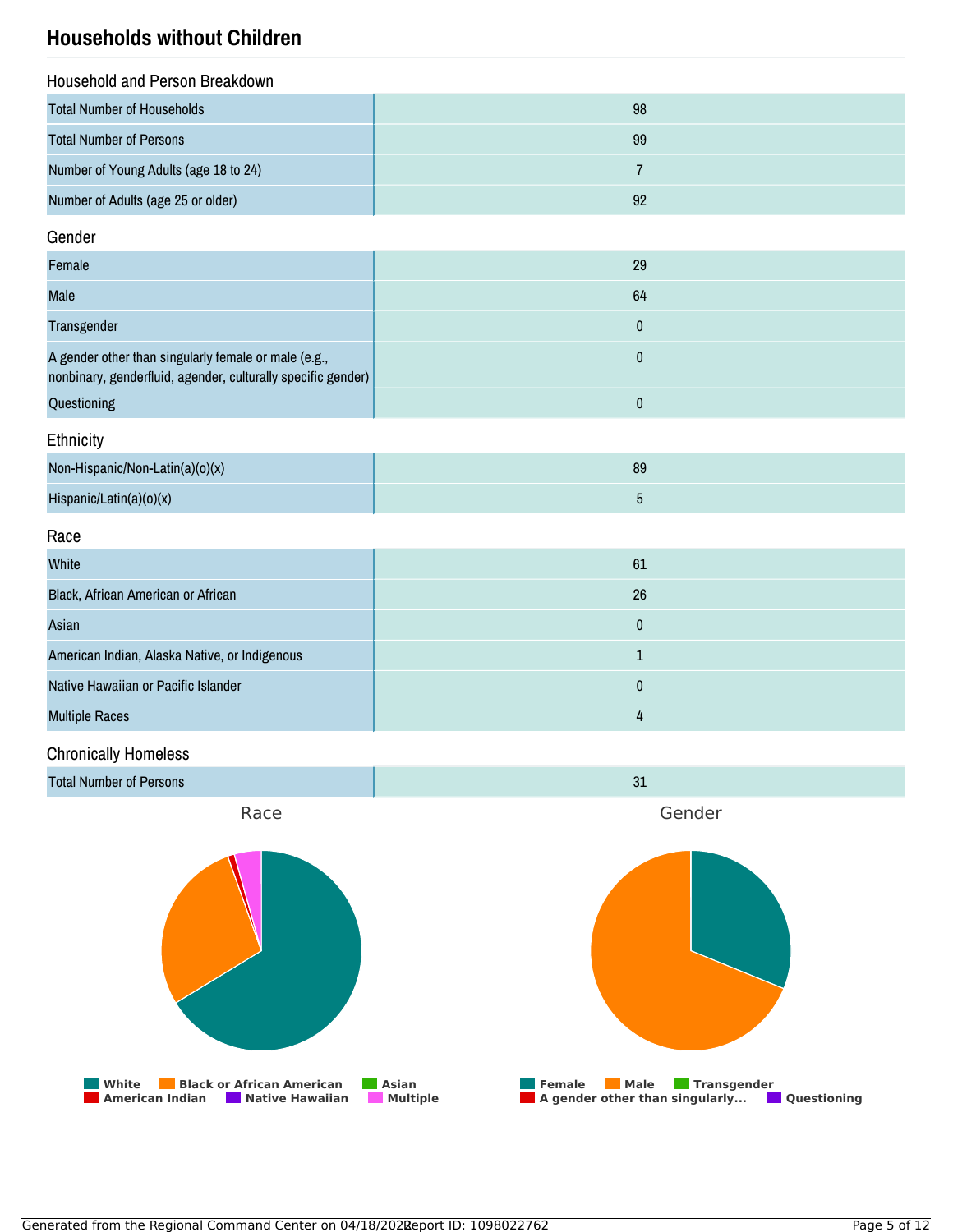## **Households with Only Children**

| Household and Person Breakdown                                                                                       |           |  |
|----------------------------------------------------------------------------------------------------------------------|-----------|--|
| <b>Total Number of Households</b>                                                                                    | $\pmb{0}$ |  |
| <b>Total Number of Children</b>                                                                                      | $\pmb{0}$ |  |
| Gender                                                                                                               |           |  |
| Female                                                                                                               | $\pmb{0}$ |  |
| Male                                                                                                                 | 0         |  |
| Transgender                                                                                                          | $\pmb{0}$ |  |
| A gender other than singularly female or male (e.g.,<br>nonbinary, genderfluid, agender, culturally specific gender) | $\pmb{0}$ |  |
| Questioning                                                                                                          | $\pmb{0}$ |  |
| Ethnicity                                                                                                            |           |  |
| Non-Hispanic/Non-Latin(a)(o)(x)                                                                                      | $\pmb{0}$ |  |
| Hispanic/Latin(a)(o)(x)                                                                                              | $\pmb{0}$ |  |
| Race                                                                                                                 |           |  |
| White                                                                                                                | $\pmb{0}$ |  |
| Black, African American or African                                                                                   | $\pmb{0}$ |  |
| Asian                                                                                                                | 0         |  |
| American Indian, Alaska Native, or Indigenous                                                                        | 0         |  |
| Native Hawaiian or Pacific Islander                                                                                  | $\pmb{0}$ |  |
| <b>Multiple Races</b>                                                                                                | 0         |  |
| <b>Chronically Homeless</b>                                                                                          |           |  |
| <b>Total Number of Persons</b>                                                                                       | $\pmb{0}$ |  |

Race

Gender



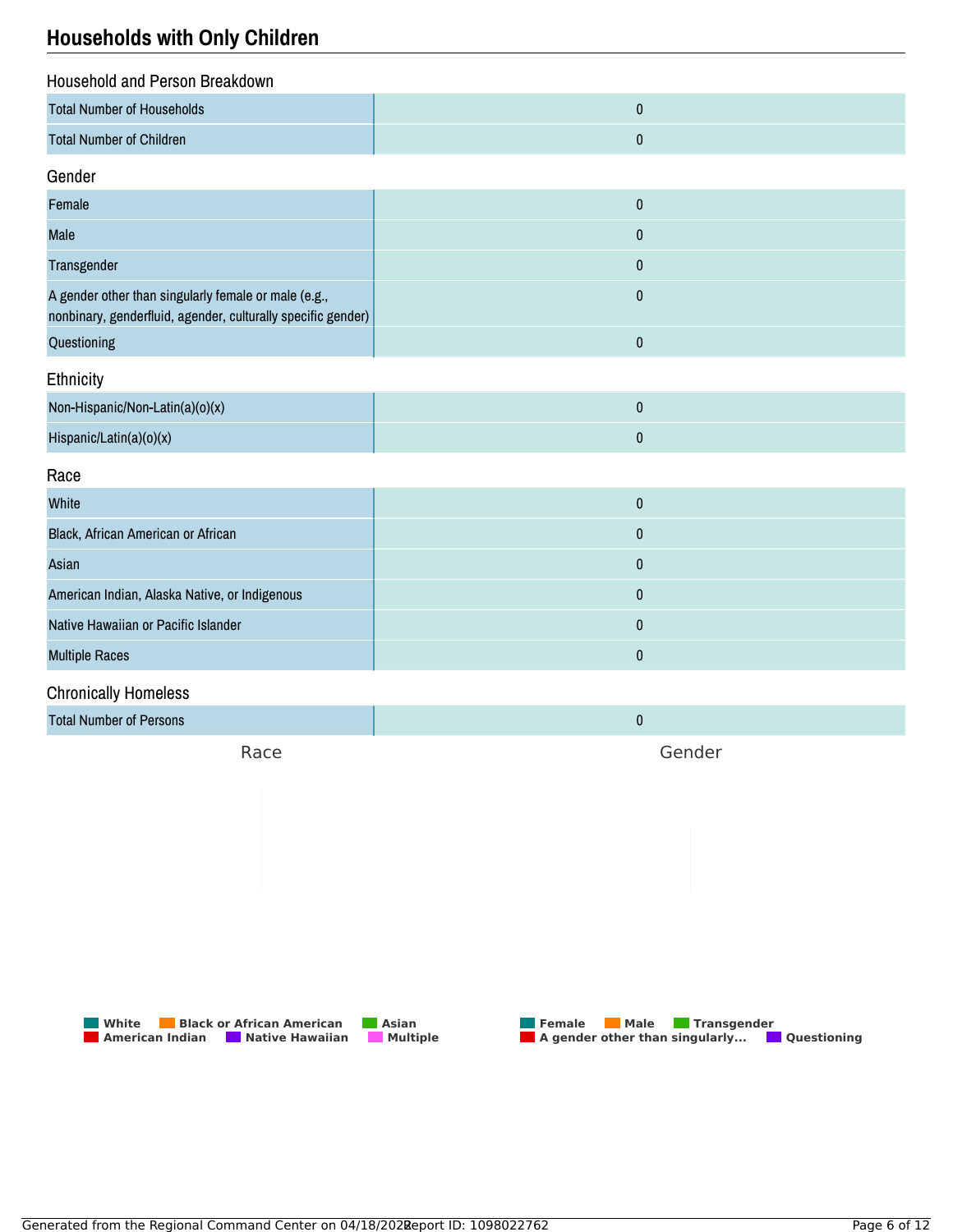## **Veteran Households**

## **Veteran Households with at Least One Adult and One Child**

| Household and Person Breakdown                                                                                       |           |  |
|----------------------------------------------------------------------------------------------------------------------|-----------|--|
| <b>Total Number of Households</b>                                                                                    | $\pmb{0}$ |  |
| <b>Total Number of Persons</b>                                                                                       | $\pmb{0}$ |  |
| <b>Total Number of Veterans</b>                                                                                      | $\pmb{0}$ |  |
| Gender                                                                                                               |           |  |
| Female                                                                                                               | $\pmb{0}$ |  |
| Male                                                                                                                 | $\pmb{0}$ |  |
| Transgender                                                                                                          | $\pmb{0}$ |  |
| A gender other than singularly female or male (e.g.,<br>nonbinary, genderfluid, agender, culturally specific gender) | $\pmb{0}$ |  |
| Questioning                                                                                                          | $\pmb{0}$ |  |
| Ethnicity                                                                                                            |           |  |
| Non-Hispanic/Non-Latin(a)(o)(x)                                                                                      | $\pmb{0}$ |  |
| Hispanic/Latin(a)(o)(x)                                                                                              | $\pmb{0}$ |  |
| Race                                                                                                                 |           |  |
| White                                                                                                                | $\pmb{0}$ |  |
| Black, African American or African                                                                                   | $\pmb{0}$ |  |
| Asian                                                                                                                | $\pmb{0}$ |  |
| American Indian, Alaska Native, or Indigenous                                                                        | $\pmb{0}$ |  |
| Native Hawaiian or Pacific Islander                                                                                  | $\bf{0}$  |  |
| <b>Multiple Races</b>                                                                                                | $\pmb{0}$ |  |
| <b>Chronically Homeless</b>                                                                                          |           |  |
| <b>Total Number of Households</b>                                                                                    | $\pmb{0}$ |  |
| <b>Total Number of Persons</b>                                                                                       | $\pmb{0}$ |  |
|                                                                                                                      |           |  |

Race

Gender



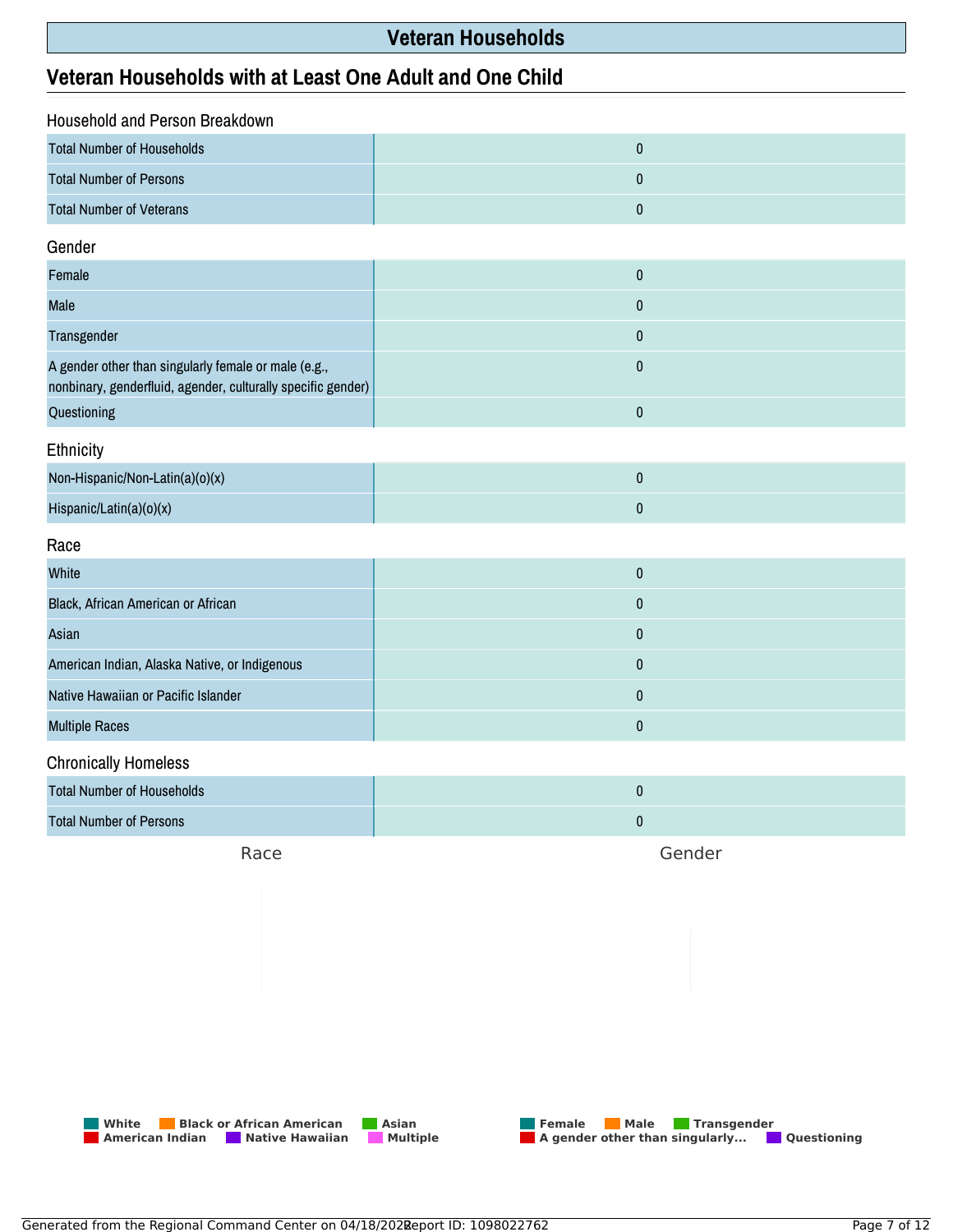## **Veteran Households without Children**

| Household and Person Breakdown    |    |
|-----------------------------------|----|
| <b>Total Number of Households</b> | 13 |
| <b>Total Number of Persons</b>    | 13 |
| <b>Total Number of Veterans</b>   | 13 |

## Gender

| Female                                                                                                               |    |
|----------------------------------------------------------------------------------------------------------------------|----|
| Male                                                                                                                 | 11 |
| Transgender                                                                                                          |    |
| A gender other than singularly female or male (e.g.,<br>nonbinary, genderfluid, agender, culturally specific gender) |    |
| Questioning                                                                                                          |    |

## **Ethnicity**

| Non-Hispanic/Non-Latin(a)(o)(x) | ᅩ |
|---------------------------------|---|
| Hispanic/Latin(a)(o)(x)         |   |

#### Race

| White                                         | 10 |
|-----------------------------------------------|----|
| Black, African American or African            |    |
| Asian                                         |    |
| American Indian, Alaska Native, or Indigenous |    |
| Native Hawaiian or Pacific Islander           |    |
| <b>Multiple Races</b>                         |    |

## Chronically Homeless

| <b>Total Number of Households</b> |  |
|-----------------------------------|--|
| <b>Total Number of Persons</b>    |  |

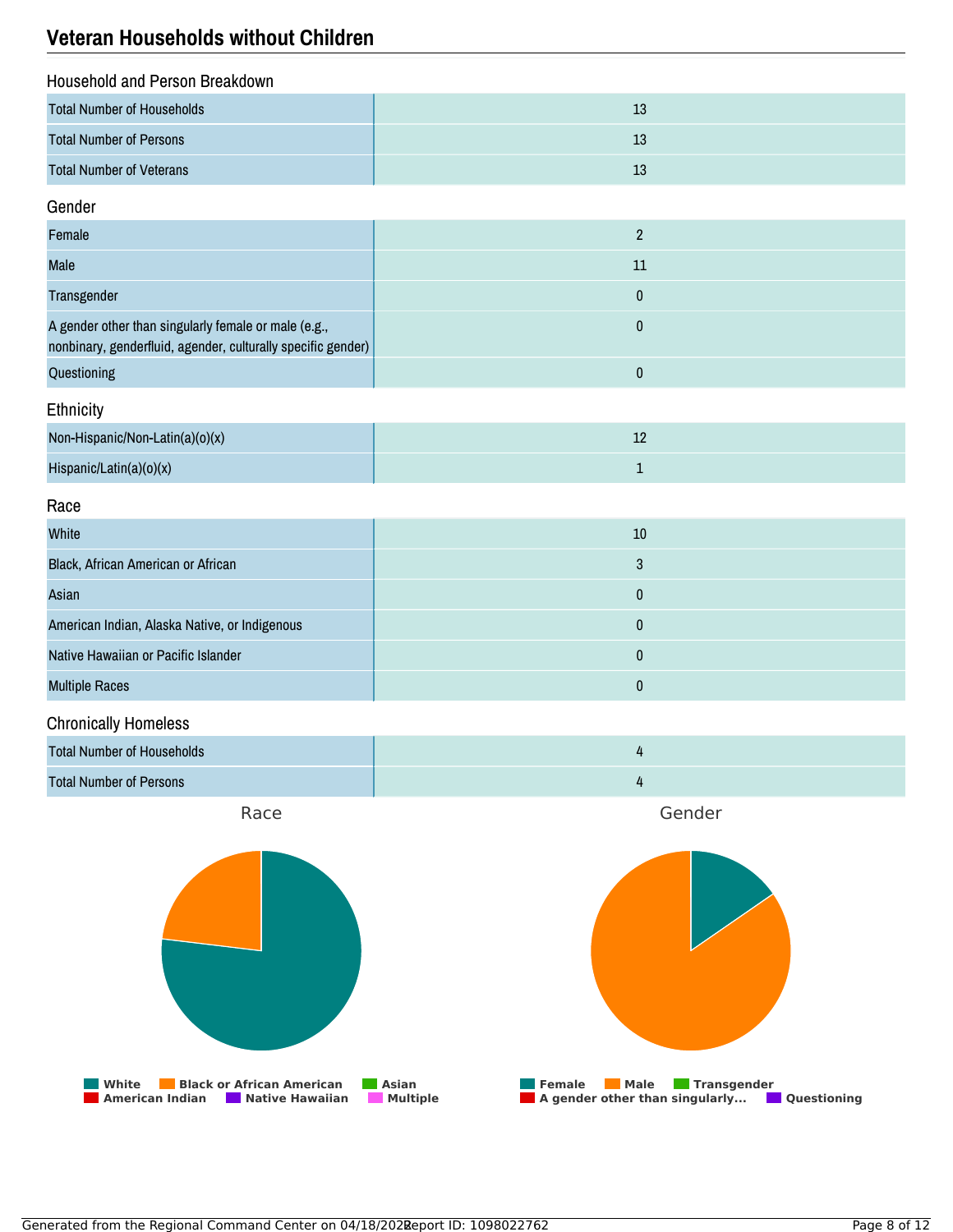## **Youth Households**

## **Unaccompanied Youth Households**

| Household and Person Breakdown                        |  |  |
|-------------------------------------------------------|--|--|
| <b>Total Number of Unaccompanied Youth Households</b> |  |  |
| <b>Total Number of Unaccompanied Youth</b>            |  |  |
| Total Number of Unaccompanied Youth (under age 18)    |  |  |
| Total Number of Unaccompanied Youth (18 to 24)        |  |  |

#### Gender

| Female                                                                                                               |  |
|----------------------------------------------------------------------------------------------------------------------|--|
| <b>Male</b>                                                                                                          |  |
| Transgender                                                                                                          |  |
| A gender other than singularly female or male (e.g.,<br>nonbinary, genderfluid, agender, culturally specific gender) |  |
| Questioning                                                                                                          |  |

## **Ethnicity**

| Non-Hispanic/Non-Latin(a)(o)(x) |  |
|---------------------------------|--|
| Hispanic/Latin(a)( $o(x)$       |  |

#### Race

| White                                         | ა |
|-----------------------------------------------|---|
| Black, African American or African            |   |
| Asian                                         |   |
| American Indian, Alaska Native, or Indigenous |   |
| Native Hawaiian or Pacific Islander           | 0 |
| <b>Multiple Races</b>                         |   |

## Chronically Homeless

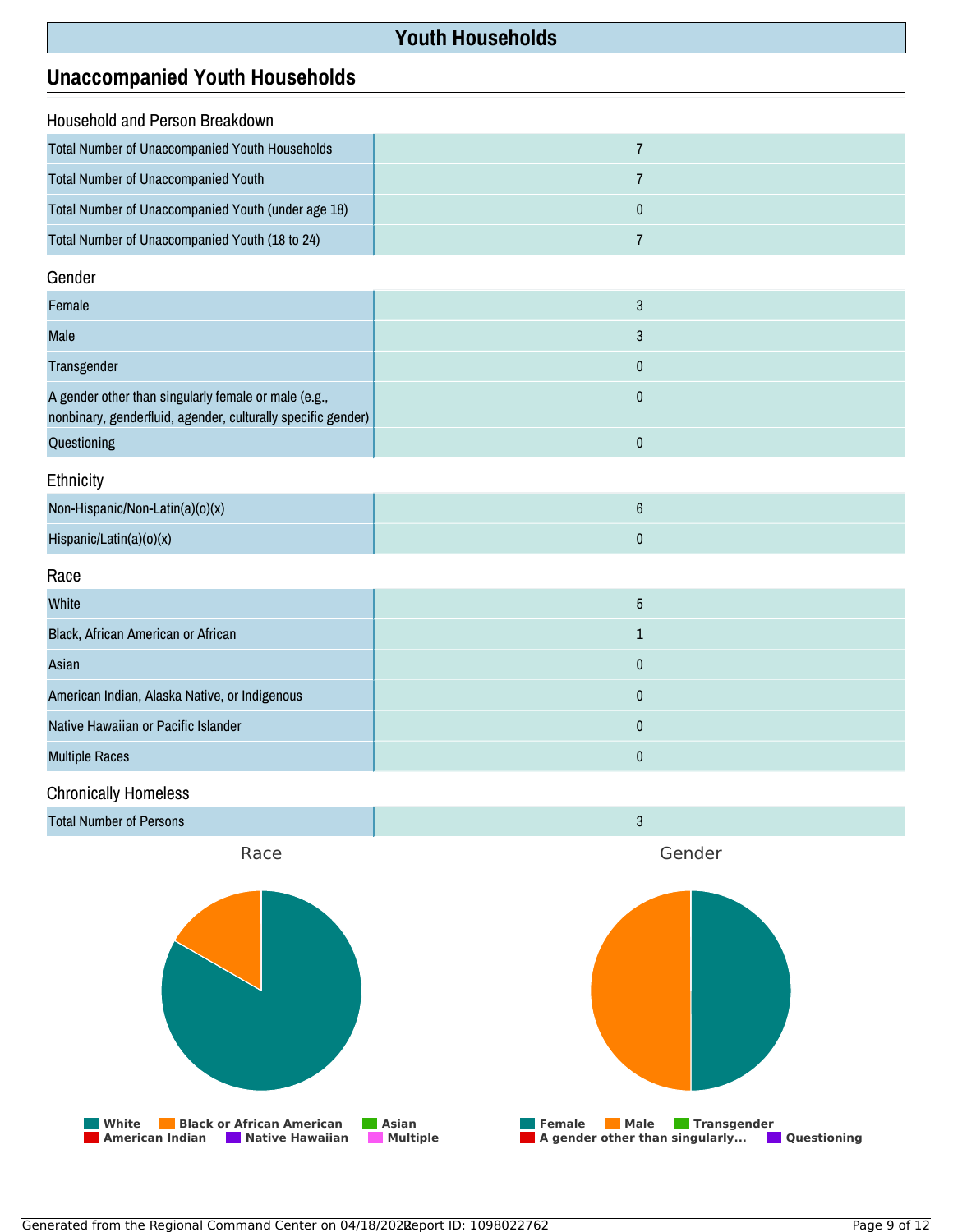# **Parenting Youth**

| <b>Household and Person Breakdown</b>                 |                |
|-------------------------------------------------------|----------------|
| <b>Total Number of Parenting Youth Households</b>     | $\overline{2}$ |
| Total Number of Persons in Parenting Youth Households | 5              |
| <b>Total Parenting Youth</b>                          | $\overline{2}$ |
| <b>Total Children in Parenting Youth Households</b>   | 3              |
| Number of Parenting Youth Under 18                    | 0              |
| Children in Households with Parenting Youth Under 18  | 0              |
| Number of Parenting Youth 18 to 24                    | $\overline{2}$ |
| Children in Households with Parenting Youth 18 to 24  | 3              |

## Gender

| Female                                                                                                               |  |
|----------------------------------------------------------------------------------------------------------------------|--|
| Male                                                                                                                 |  |
| Transgender                                                                                                          |  |
| A gender other than singularly female or male (e.g.,<br>nonbinary, genderfluid, agender, culturally specific gender) |  |
| Questioning                                                                                                          |  |

## Ethnicity

| Non-Hispanic/Non-Latin(a)(o)(x) |  |
|---------------------------------|--|
| Hispanic/Latin(a)( $o$ )(x)     |  |

## Race

| White                                         | ი |
|-----------------------------------------------|---|
| Black, African American or African            | 0 |
| Asian                                         | 0 |
| American Indian, Alaska Native, or Indigenous | 0 |
| Native Hawaiian or Pacific Islander           | 0 |
| <b>Multiple Races</b>                         | 0 |
| <b>Chronically Homeless</b>                   |   |

| Total Number of Households     |  |
|--------------------------------|--|
| <b>Total Number of Persons</b> |  |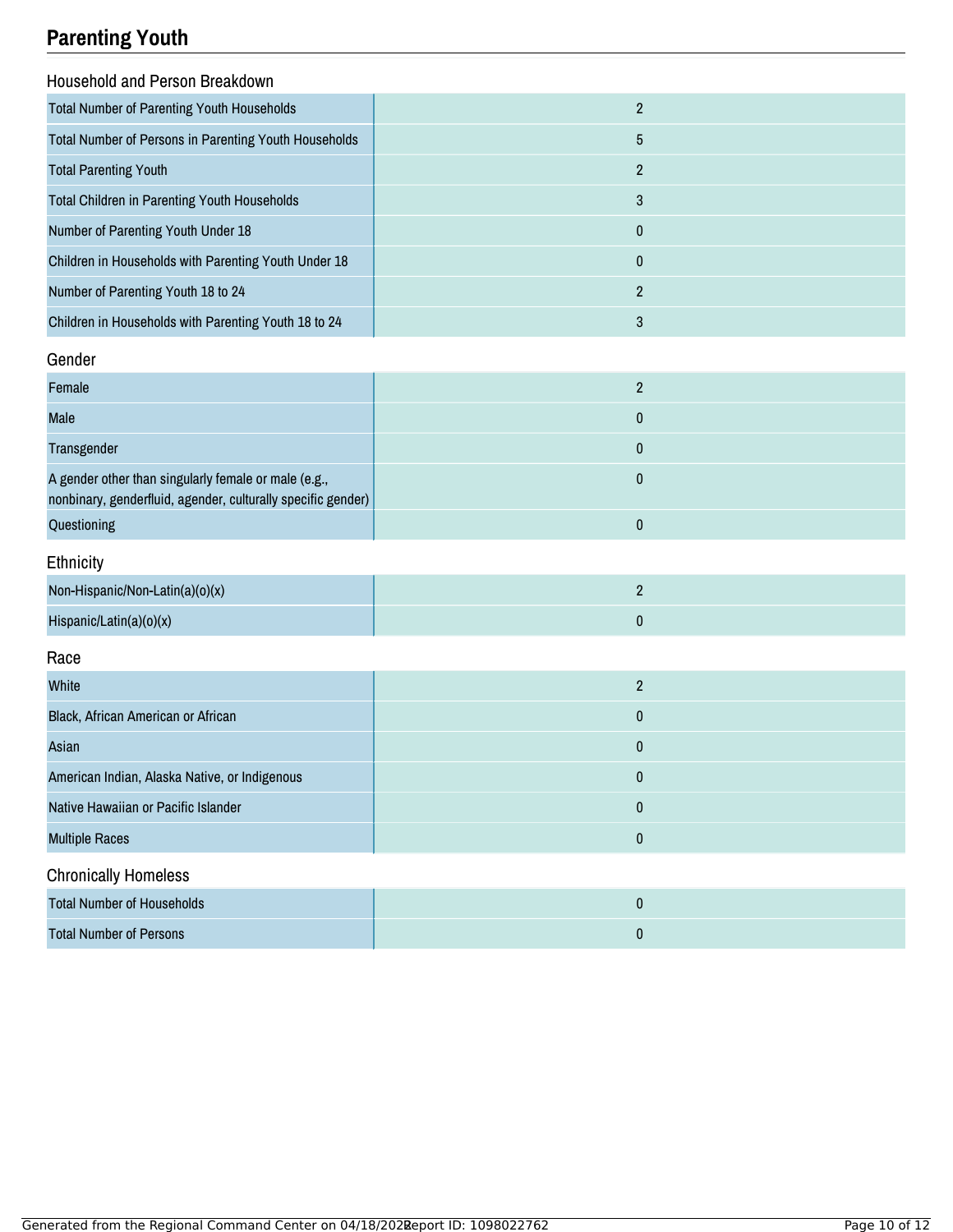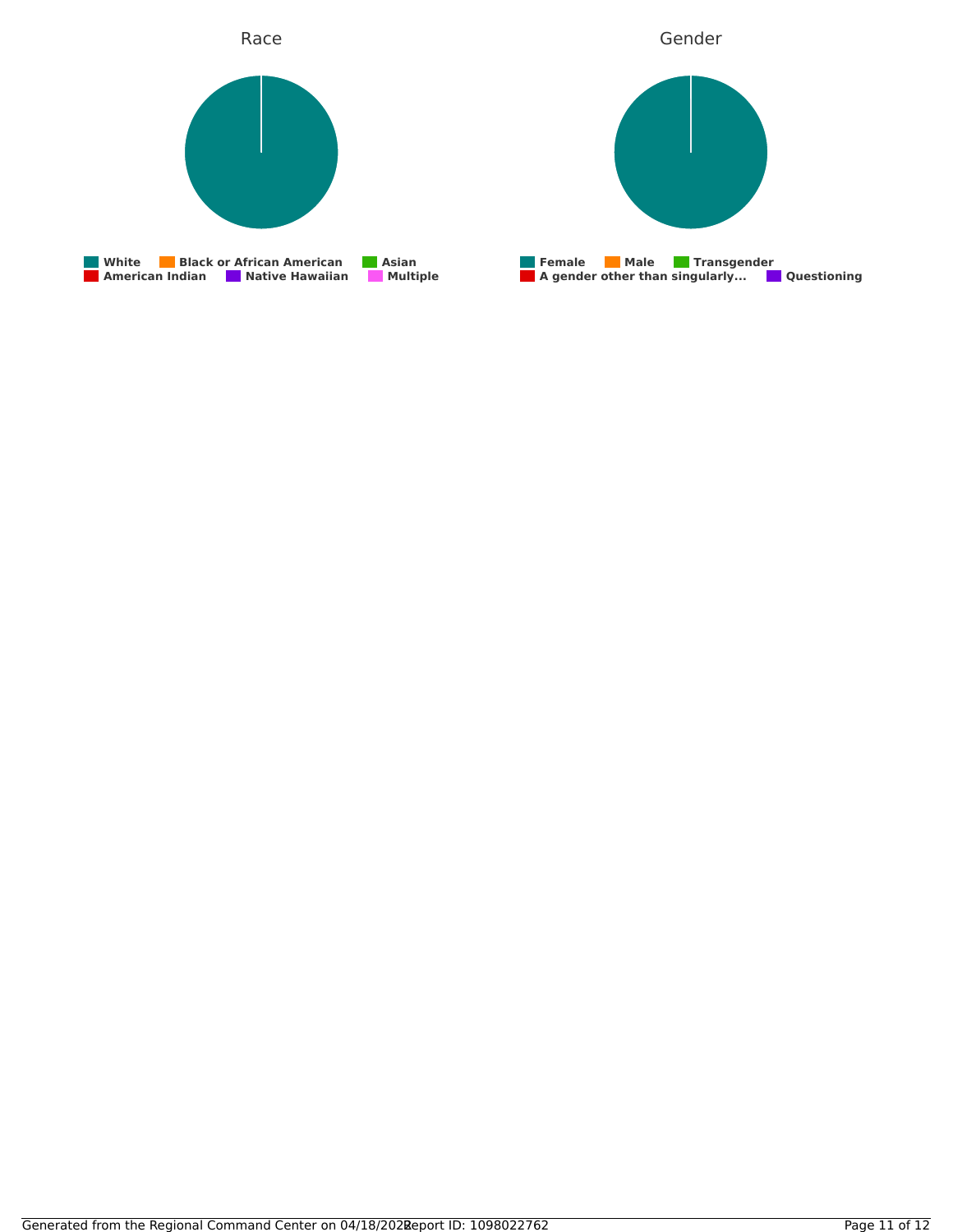| <b>Additional Homeless Populations (Adults Only)</b> |    |
|------------------------------------------------------|----|
| <b>Serious Mental Illness</b>                        | 33 |
| Substance Use Disorder                               | 15 |
| <b>HIV/AIDS</b>                                      |    |
| Survivors of Domestic Violence (optional)            | 21 |

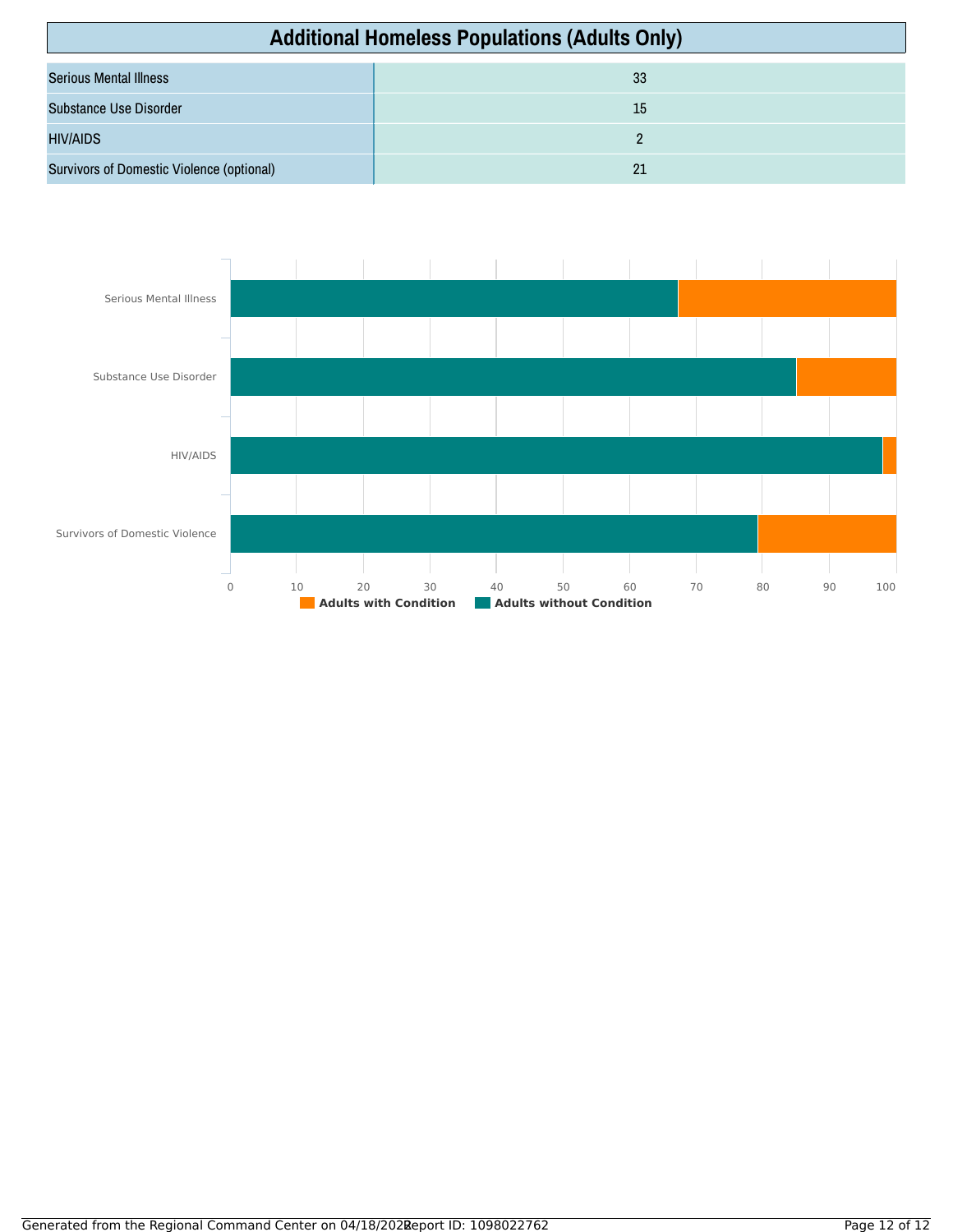## **Personal Information**

**Do you identify as lesbian, gay, bisexual, transgender, and/or queer (LGBTQ+)?**

| Yes            | $\overline{\phantom{0}}$ |
|----------------|--------------------------|
| N <sub>O</sub> | 87                       |
| Don't Know     | $\Omega$                 |
| Refused        | $\mathbf{I}$             |
| Total          | 95                       |

**Have you been told or do you believe you have a chonic/ ongoing health condition that affects your ability to support yourself/family or live independently?**

| Yes                | 31       |
|--------------------|----------|
| No                 | 62       |
| Don't Know         | 2        |
| Refused            |          |
| Data Not Collected | $\Omega$ |
| Total              | 96       |

### **Have you been told or do you believe you have a physical disability that affects your ability to support yourself/family or live independently?**

| Yes                | 33            |
|--------------------|---------------|
| No                 | 59            |
| Don't Know         | $\mathcal{E}$ |
| Refused            |               |
| Data Not Collected | $\Omega$      |
| Total              | 96            |

#### **Have you been told or do you believe you have a developmental disability?**

| Yes                | 14             |
|--------------------|----------------|
| No                 | 79             |
| Don't Know         | $\overline{2}$ |
| Refused            |                |
| Data Not Collected | $\Omega$       |
| Total              | 96             |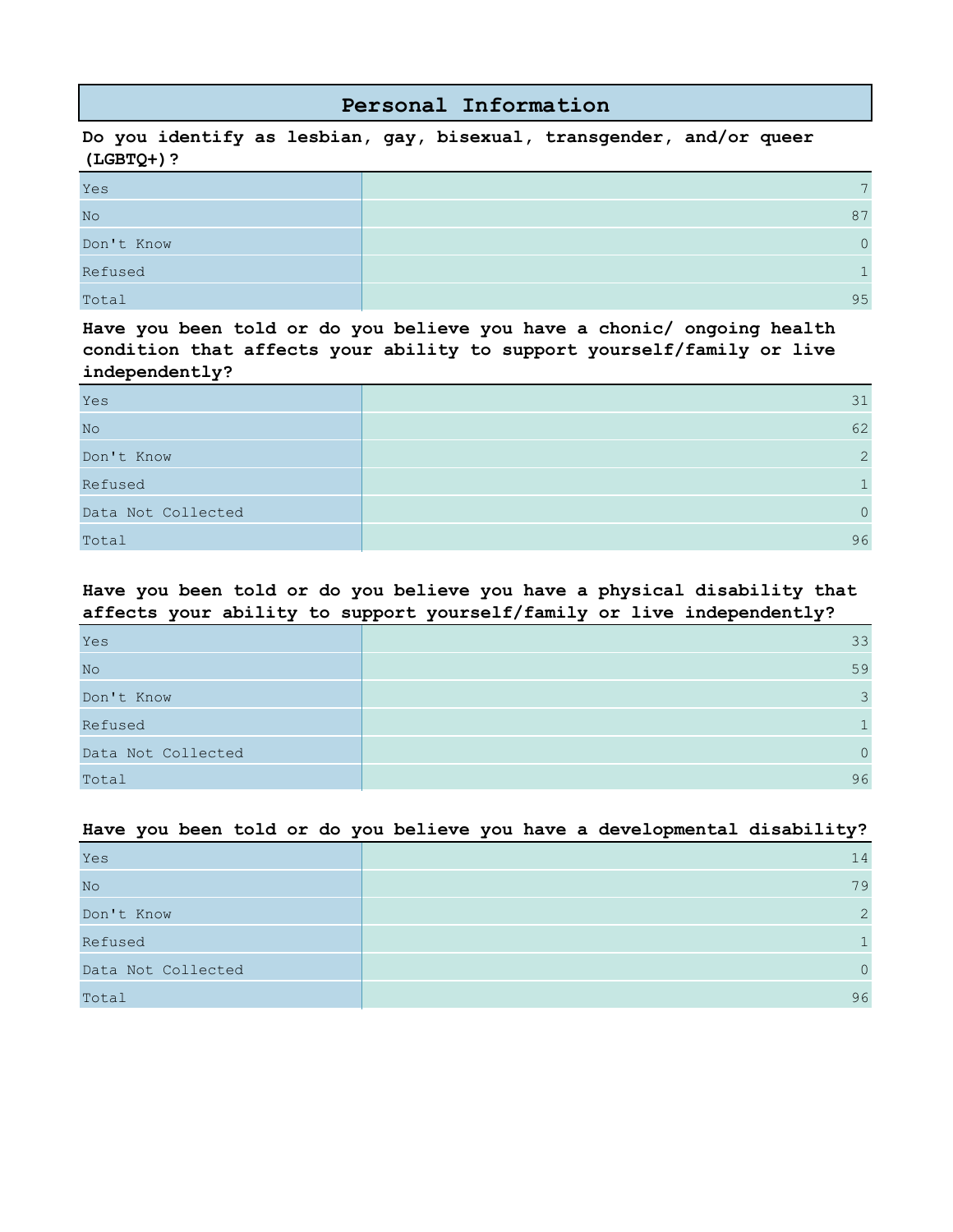## **Experience with Homelessness**

### **Where are you sleeping tonight?**

| Abandoned building/structure | 8              |
|------------------------------|----------------|
| Bus, train station, airport  | $\circ$        |
| Outdoor encampment           | 17             |
| Park                         | $\overline{0}$ |
| Street or Sidewalk           | 2              |
| Under bridge/overpass        |                |
| Vehicle                      | 8              |
| Total                        | 36             |

#### **Is this the first time you've been homeless?**

| Yes        | 32 |
|------------|----|
| No         | 63 |
| Don't Know | ∩. |
| Refused    |    |
| Total      | 96 |

#### **How old were you when you first became homeless?**

| Under 5 years old |                |
|-------------------|----------------|
| 5-12 years old    | 2              |
| 13-17 years old   | 8              |
| 18-24 years old   | $\overline{9}$ |
| 25-54 years old   | 35             |
| 55-61 years old   | 8              |
| 62+ years old     | $\overline{0}$ |
| Total             | 63             |

**How many months did you stay in shelter or on the streets over the past 3 years?**

| 0 to 3 months   | 18 |
|-----------------|----|
| 4 to 6 months   | 10 |
| 7 to 11 months  | 5  |
| 1 to 2 years    | 10 |
| 2 to 3 years    | 11 |
| 3 years or more | 10 |
| Total           | 64 |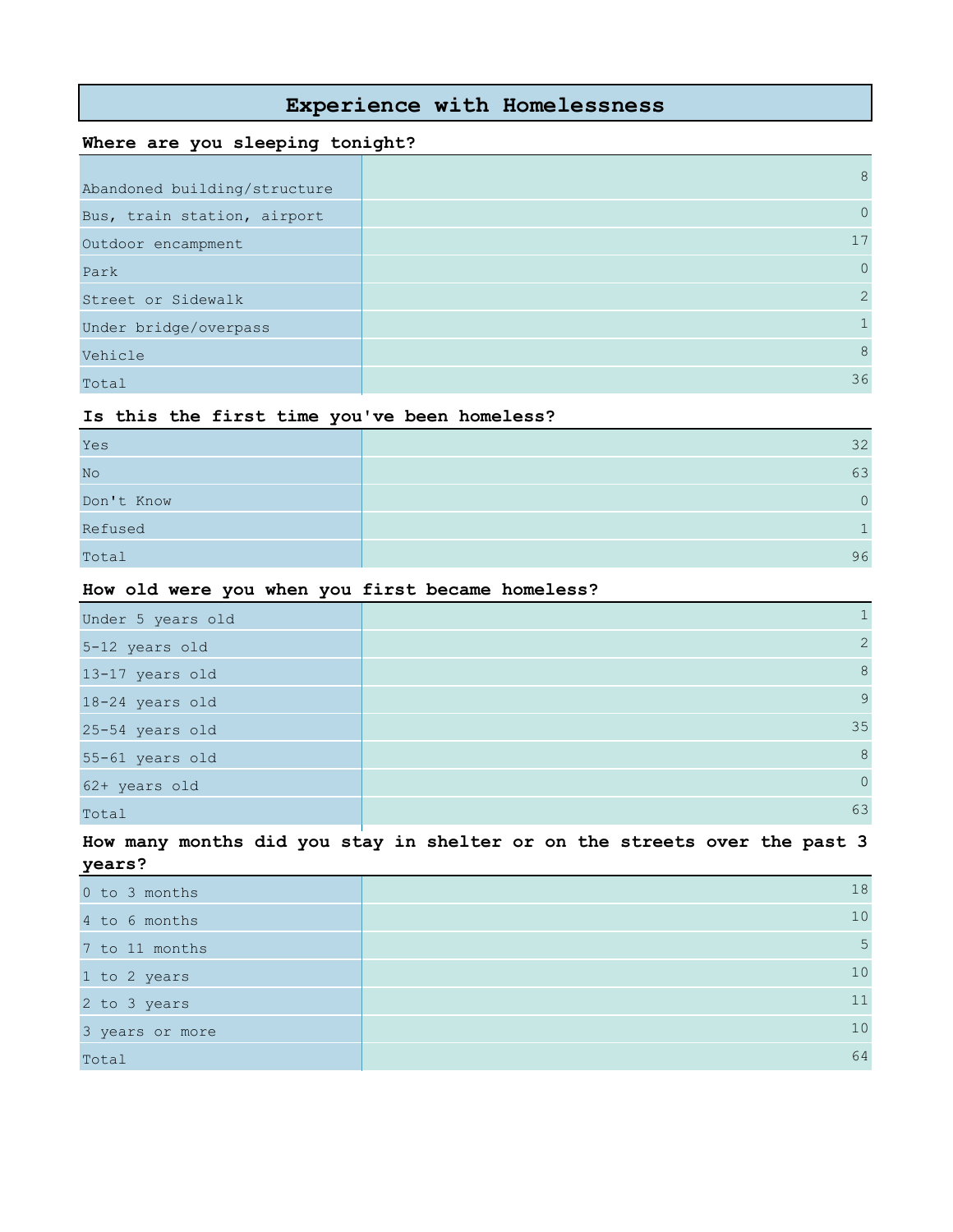## **How many separate times have you stayed in sheltered or on the streets in the past 3 years?**

| Fewer than 4    | 38            |
|-----------------|---------------|
| 4 or more times | 22            |
| Don't Know      | $\mathcal{L}$ |
| Refused         |               |
| Total           | 64            |

## **How many months have you been homeless this time?**

| 0 to 3 months   | 45             |
|-----------------|----------------|
| 4 to 6 months   | 10             |
| 7 to 11 months  | $\overline{4}$ |
| 1 to 2 years    | 10             |
| 2 to 3 years    | 14             |
| 3 years or more | 13             |
| Total           | 96             |